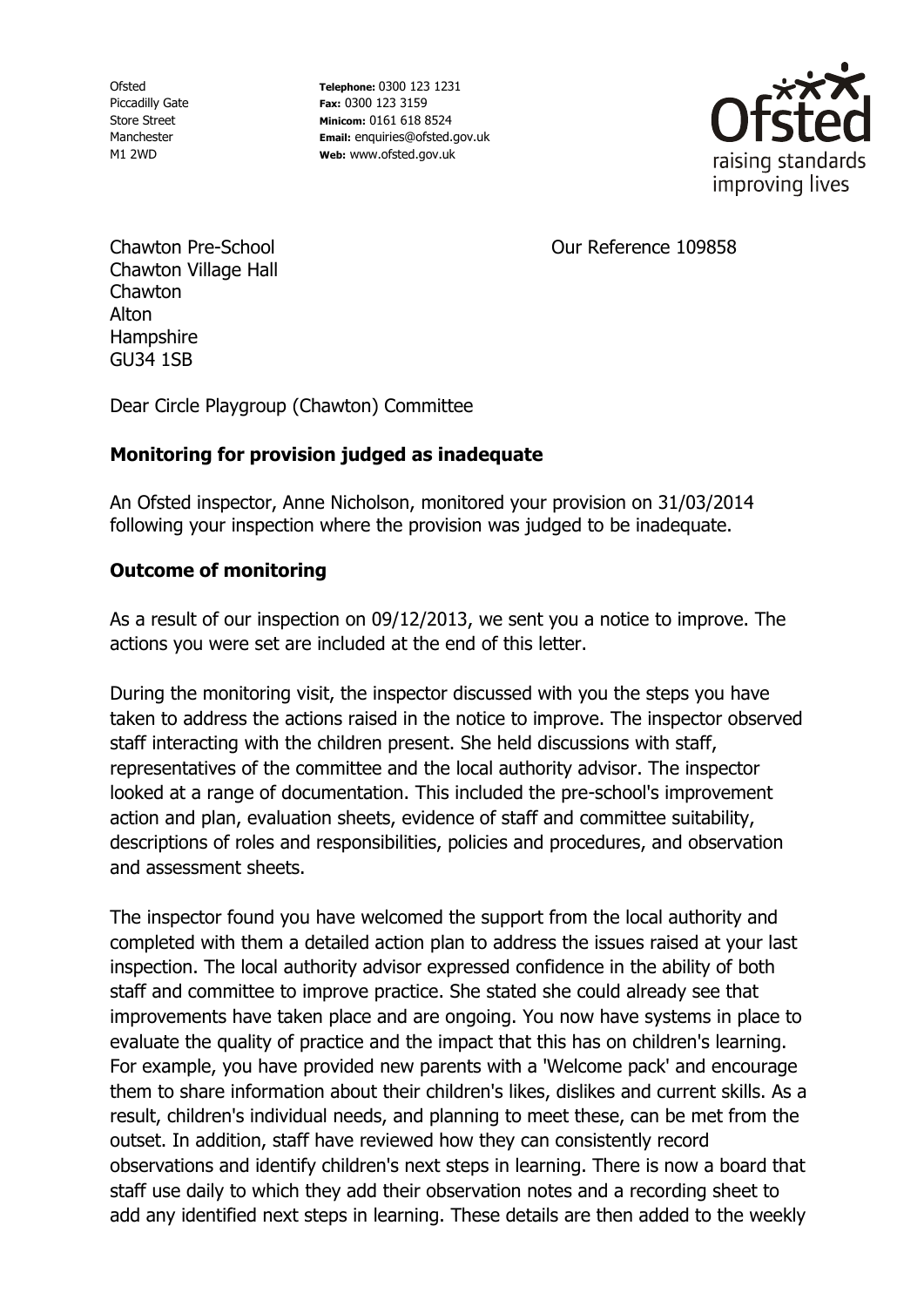#### Our Reference 109858

planning sheets, along with details of any resources required. This planning is now also clearly displayed and, along with children's next steps in learning, is shared with parents. As a result, parents are now more involved in their children's learning and development. The use of these new recording methods is being monitored and regularly reviewed to ensure they are working effectively. Although this has made a change to how staff observe, assess and plan and is helping to target children's progress more effectively, these new methods have not yet had time to be fully embedded in practice and to be demonstrable in children's improved outcomes. Since the inspection, a new manager has been appointed and there is now a named deputy manager who demonstrates the skills needed to take charge in the manager's absence. Close links have been developed with other local authority advisors who have attended the setting to support you with addressing the actions raised at the last inspection. The committee now demonstrates that they have a sound understanding of their roles and responsibilities. All details linking to these and the suitability checks completed are now readily available on site, as required. Committee members and staff meet regularly to share practice and work together to drive improvements within the setting. There is a comprehensive action plan in place showing areas to improve and timescales for this to happen by. There are now systems to evaluate practice and, although not yet fully embedded, these are already helping to drive improvements within the pre-school.

Having considered all the evidence, the inspector is of the opinion that the setting has taken prompt and effective action to address the points for improvement.

## **Next steps**

The next step will be a full inspection.

I hope that you have found the visit helpful in promoting improvement in your setting. If you have any further queries please contact us on the number at the top of this letter.

Yours sincerely

Nick Hudson National Director, Early Education